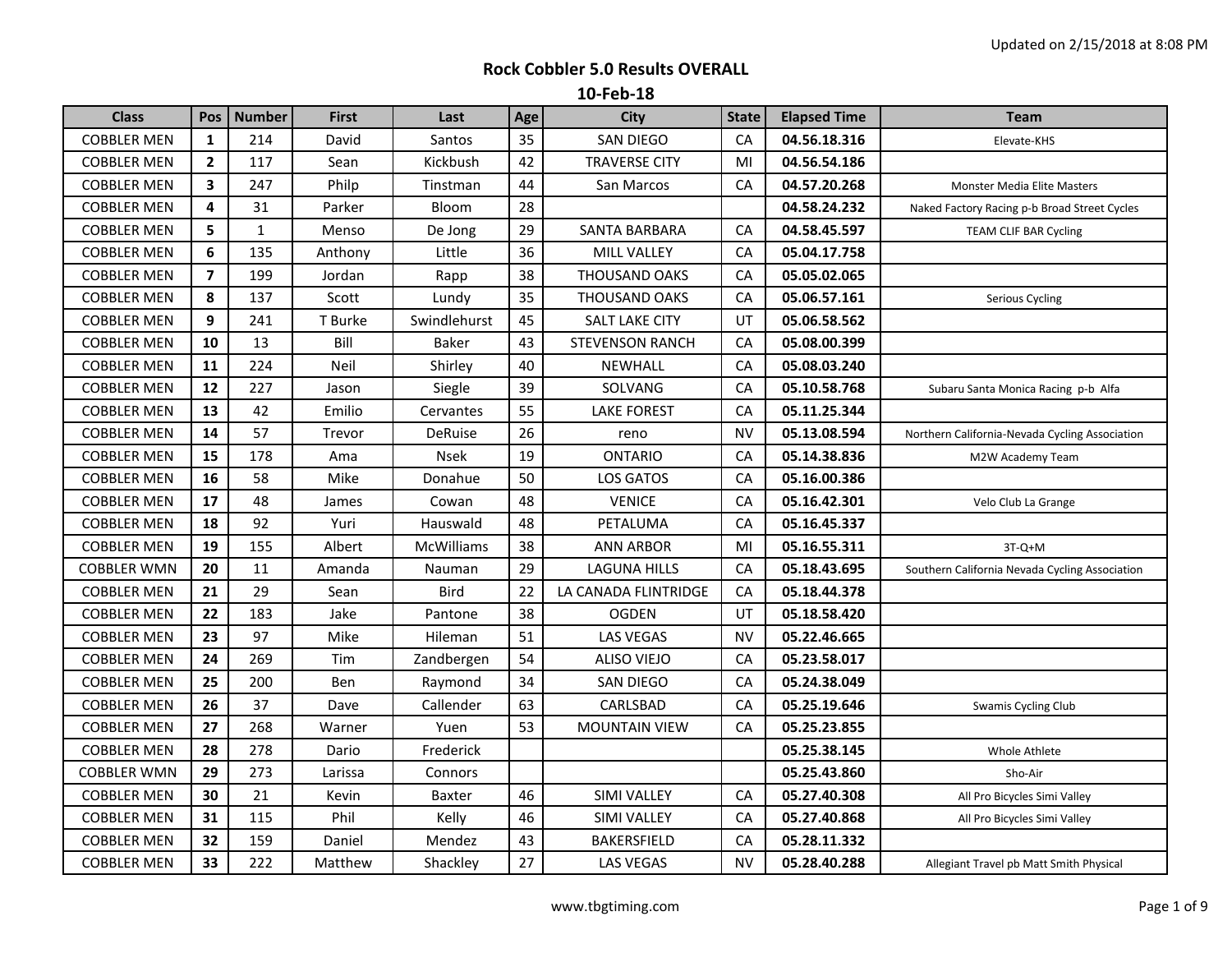| <b>Class</b>       | <b>Pos</b> | <b>Number</b> | <b>First</b> | Last           | Age | <b>City</b>             | <b>State</b> | <b>Elapsed Time</b> | <b>Team</b>                             |
|--------------------|------------|---------------|--------------|----------------|-----|-------------------------|--------------|---------------------|-----------------------------------------|
| <b>COBBLER MEN</b> | 34         | 173           | Rudolph      | Napolitano     | 44  | <b>SANTA MONICA</b>     | CA           | 05.28.41.330        | Velo Pasadena Team                      |
| <b>COBBLER MEN</b> | 35         | 91            | Ron          | Harris         | 54  | VALENCIA                | СA           | 05.35.00.000        | Santa Clarita Velo                      |
| <b>COBBLER MEN</b> | 36         | 112           | Jason        | Judy           | 39  | NEWHALL                 | <b>CA</b>    | 05.35.11.353        |                                         |
| <b>COBBLER MEN</b> | 37         | 101           | John         | Hunt           |     |                         |              | 05.35.13.837        | Fairfax                                 |
| <b>COBBLER MEN</b> | 38         | 64            | Scott        | Evans          | 50  | Canyon Country          | CA           | 05.35.15.826        | <b>Bonk Breaker Cycling</b>             |
| <b>COBBLER MEN</b> | 39         | 179           | Mike         | Okano          | 59  | <b>TRABUCO HILLS</b>    | СA           | 05.35.16.005        | Cycles Veloce                           |
| <b>COBBLER MEN</b> | 40         | 282           | Kelly        | <b>Nowles</b>  |     |                         |              | 05.35.39.177        | Smooth Jazz Lines                       |
| <b>COBBLER MEN</b> | 41         | 99            | Mark         | Howland        | 54  | <b>SANTA CRUZ</b>       | CA           | 05.35.45.101        | <b>Family Cycling Center</b>            |
| <b>COBBLER MEN</b> | 42         | 201           | James        | Reese          | 53  | <b>BAKERSFIELD</b>      | CA           | 05.35.55.006        |                                         |
| <b>COBBLER MEN</b> | 43         | 158           | Severiano    | Mendes Jr      |     | Pomona                  | CA           | 05.36.14.299        |                                         |
| <b>COBBLER MEN</b> | 44         | 15            | <b>Bruce</b> | <b>Balch</b>   | 56  | LAS VEGAS               | NV           | 05.36.42.896        | TEAM LAS VEGAS CYCLERY                  |
| <b>COBBLER MEN</b> | 45         | 274           | Ben          | Arena          | 35  | SAN DIEGO               | CA           | 05.36.44.020        | SDBC-EMERALD TEXTILES p-b UC Cyclery    |
| <b>COBBLER MEN</b> | 46         | 215           | James        | Schneider      | 42  | <b>HENDERSON</b>        | NV           | 05.37.15.517        | Allegiant Travel pb Matt Smith Physical |
| <b>COBBLER MEN</b> | 47         | 50            | Ralph        | Dahllof        | 40  | <b>NAPA</b>             | CA           | 05.37.22.978        |                                         |
| <b>COBBLER MEN</b> | 48         | 131           | David        | Lettieri       | 54  | SANTA BARBARA           | CA           | 05.38.16.655        |                                         |
| <b>COBBLER MEN</b> | 49         | 288           | David        | Rous           |     |                         |              | 05.38.18.388        | Eliel Factory Team                      |
| <b>COBBLER MEN</b> | 50         | 220           | Stacey       | Sell           | 52  | PRUNEDALE               | CA           | 05.40.05.034        | <b>Family Cycling Center</b>            |
| <b>COBBLER MEN</b> | 51         | 296           | Ryan         | Cady           |     |                         |              | 05.40.14.578        | Eliel Factory Team                      |
| <b>COBBLER WMN</b> | 52         | 98            | Janel        | Holcomb        | 40  | <b>NEWBURY PARK</b>     | CA           | 05.42.30.138        |                                         |
| <b>COBBLER MEN</b> | 53         | 32            | Eric         | <b>Bostrom</b> | 42  | <b>NEWBURY PARK</b>     | CA           | 05.42.30.424        |                                         |
| <b>COBBLER MEN</b> | 54         | 94            | Adam         | Hensley        | 43  | BAKERSFIELD             | CA           | 05.42.32.813        | <b>VBZ Cycling Team</b>                 |
| <b>COBBLER MEN</b> | 55         | 216           | Randy        | Scholl         | 56  | BAKERSFIELD             | CA           | 05.47.32.897        |                                         |
| <b>COBBLER MEN</b> | 56         | 44            | Steve        | Clausse        | 44  | LAS VEGAS               | <b>NV</b>    | 05.48.06.955        | TEAM LAS VEGAS CYCLERY                  |
| <b>COBBLER MEN</b> | 57         | 230           | Aaron        | Smith          | 39  | LAS VEGAS               | <b>NV</b>    | 05.48.33.478        |                                         |
| <b>COBBLER MEN</b> | 58         | 28            | Lee          | <b>Bird</b>    | 53  | LA CANADA               | CA           | 05.49.32.676        | PAA Cycling                             |
| <b>COBBLER MEN</b> | 59         | 63            | Steven       | Ellison        | 52  | <b>HUNTINGTON BEACH</b> | CA           | 05.50.19.651        | ARB - Vital Urgent Healthcare           |
| <b>COBBLER MEN</b> | 60         | 8             | Kieran       | Andrews        | 50  |                         |              | 05.50.47.910        |                                         |
| <b>COBBLER MEN</b> | 61         | 169           | Alexander    | Morgan         | 45  | AMARILLO                | <b>TX</b>    | 05.52.05.468        |                                         |
| <b>COBBLER MEN</b> | 62         | 231           | James        | Smith          | 46  | SOUTH SAN FRANCISCO     | CA           | 05.54.22.357        | <b>Fusion Sport USA</b>                 |
| <b>COBBLER MEN</b> | 63         | 114           | Courtland    | Keith          | 51  | BAKERSFIELD             | СA           | 05.57.36.396        | <b>VBZ Cycling Team</b>                 |
| COBBLER MEN        | 64         | 141           | Mike         | Maniscalchi    | 53  | VALENCIA                | СA           | 06.01.40.064        |                                         |
| <b>COBBLER MEN</b> | 65         | 289           | Parker       | Rous           |     |                         |              | 06.02.24.336        | <b>Team Action Sports</b>               |
| <b>COBBLER MEN</b> | 66         | 133           | Dave         | Lippert        | 50  | LA QUINTA               | CA           | 06.02.44.877        | <b>Monster Media Racing</b>             |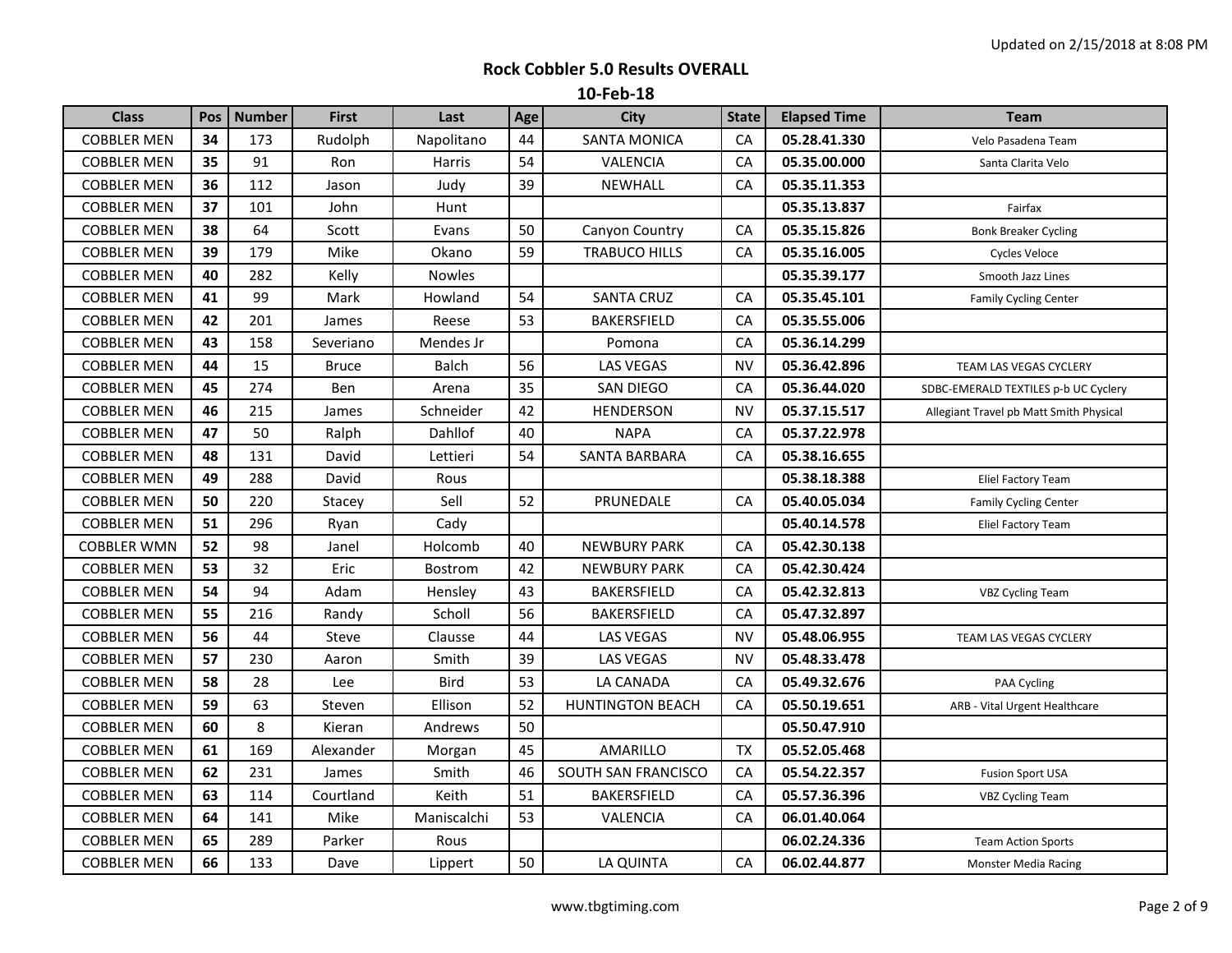| <b>Class</b>       | <b>Pos</b> | <b>Number</b> | <b>First</b> | Last            | Age | <b>City</b>             | <b>State</b> | <b>Elapsed Time</b> | <b>Team</b>                         |
|--------------------|------------|---------------|--------------|-----------------|-----|-------------------------|--------------|---------------------|-------------------------------------|
| <b>COBBLER MEN</b> | 67         | 150           | Luke         | Mcalpine        | 33  | <b>SAN FRANCISCO</b>    | CA           | 06.02.55.276        |                                     |
| <b>COBBLER MEN</b> | 68         | 162           | Monte        | Mitchell        | 50  | <b>VISALIA</b>          | CA           | 06.03.22.701        |                                     |
| <b>COBBLER MEN</b> | 69         | 113           | Gerald       | Kammerzell      | 27  | <b>SAN FRANCISCO</b>    | CA           | 06.04.27.657        |                                     |
| <b>COBBLER MEN</b> | 70         | 174           | Michael      | Negrete         | 48  | <b>CLAREMONT</b>        | CA           | 06.04.34.076        |                                     |
| <b>COBBLER MEN</b> | 71         | 74            | RJ           | Valera          | 19  | <b>FULLERTON</b>        | CA           | 06.04.56.548        | Giant Co-Factory Off-Road Team      |
| <b>COBBLER MEN</b> | 72         | 26            | John         | Bergmann        | 42  | ALBANY                  | CA           | 06.10.05.976        | TEAM CLIF BAR Cycling               |
| <b>COBBLER MEN</b> | 73         | 52            | John         | Day             | 47  | <b>HENDERSON</b>        | <b>NV</b>    | 06.10.43.776        |                                     |
| <b>COBBLER MEN</b> | 74         | 78            | Merrick      | Golz            | 32  | <b>MOAB</b>             | UT           | 06.10.45.997        |                                     |
| <b>COBBLER MEN</b> | 75         | 27            | Jacob        | <b>Billings</b> | 32  | LAS VEGAS               | <b>NV</b>    | 06.11.02.181        |                                     |
| <b>COBBLER MEN</b> | 76         | 10            | Chris        | Corral          |     |                         |              | 06.11.02.612        |                                     |
| <b>COBBLER MEN</b> | 77         | 302           | Daniel       | Funk            |     |                         |              | 06.11.08.187        | LaGrange                            |
| <b>COBBLER MEN</b> | 78         | 188           | Richard      | Picarelli       | 51  | <b>BAKERSFIELD</b>      | CA           | 06.11.19.446        | Eliel Factory Team                  |
| <b>COBBLER MEN</b> | 79         | 245           | Kirk         | Telaneus        | 57  | <b>FRAZIER PARK</b>     | CA           | 06.11.35.764        | Santa Clarita Velo                  |
| <b>COBBLER MEN</b> | 80         | 104           | Yoshinori    | lino            |     |                         |              | 06.11.58.140        |                                     |
| <b>COBBLER MEN</b> | 81         | 80            | Fernando     | Gonzales        | 44  | BAKERSFIELD             | СA           | 06.12.26.086        | <b>GET A BIKE Racing</b>            |
| <b>COBBLER MEN</b> | 82         | 82            | Greg         | Goodwine        | 29  | <b>UPLAND</b>           | CA           | 06.12.47.730        | Southern California Velo Elite Team |
| <b>COBBLER MEN</b> | 83         | 102           | Michael      | Hurley          | 39  | <b>VENICE</b>           | CA           | 06.12.53.346        |                                     |
| <b>COBBLER MEN</b> | 84         | 221           | Roman        | Semenov         | 30  | Redlands                | CA           | 06.12.55.035        | Route 1 Velo                        |
| <b>COBBLER WMN</b> | 85         | 258           | Kate         | Veronneau       | 40  | <b>VENICE</b>           | CA           | 06.12.59.382        |                                     |
| <b>COBBLER MEN</b> | 86         | 192           | Thomas       | Plotts          | 48  | <b>TORRANCE</b>         | CA           | 06.13.19.265        |                                     |
| <b>COBBLER MEN</b> | 87         | 41            | Colin        | Carrington      | 36  | <b>TEHACHAPI</b>        | CA           | 06.13.21.354        |                                     |
| <b>COBBLER MEN</b> | 88         | 240           | Steven       | Stuart          | 58  | SCOTTSDALE              | AZ           | 06.13.21.588        | Camelback Bike Club                 |
| <b>COBBLER MEN</b> | 89         | 152           | Rick         | McKee           | 45  | <b>HUNTINGTON BEACH</b> | CA           | 06.14.36.498        | <b>RedMonkey Sports</b>             |
| <b>COBBLER MEN</b> | 90         | 195           | Gregory      | Price           | 53  | LAS VEGAS               | <b>NV</b>    | 06.14.39.358        |                                     |
| <b>COBBLER MEN</b> | 91         | 86            | <b>Brian</b> | Green           | 49  | SANTA BARBARA           | CA           | 06.15.41.365        |                                     |
| <b>COBBLER MEN</b> | 92         | 250           | AI           | Tovar           | 49  | BAKERSFIELD             | CA           | 06.15.45.059        |                                     |
| <b>COBBLER MEN</b> | 93         | 226           | Keith        | Shotts          | 59  | BAKERSFIELD             | CA           | 06.15.48.044        |                                     |
| <b>COBBLER MEN</b> | 94         | 47            | Carlos       | Covarrubias     | 43  | <b>GOLETA</b>           | CA           | 06.15.50.003        |                                     |
| <b>COBBLER MEN</b> | 95         | 126           | Dave         | Lawrence        | 83  | WESTMINSTER             | CA           | 06.15.50.110        |                                     |
| <b>COBBLER WMN</b> | 96         | 243           | Peta         | Takai           | 43  | MARINA DEL REY          | CA           | 06.16.21.494        | <b>StageOne Test Team</b>           |
| <b>COBBLER MEN</b> | 97         | 146           | Heith        | masters         | 43  | <b>EASTVALE</b>         | CA           | 06.16.24.743        | S2C-BOSCH pb JL Velo                |
| <b>COBBLER MEN</b> | 98         | 54            | Armando      | De Armas        | 62  | LONG BEACH              | CA           | 06.18.16.359        | <b>Team Ninja</b>                   |
| <b>COBBLER MEN</b> | 99         | 255           | <b>Nick</b>  | Uniatowski      | 42  | PHILADELPHIA            | PA           | 06.18.17.511        |                                     |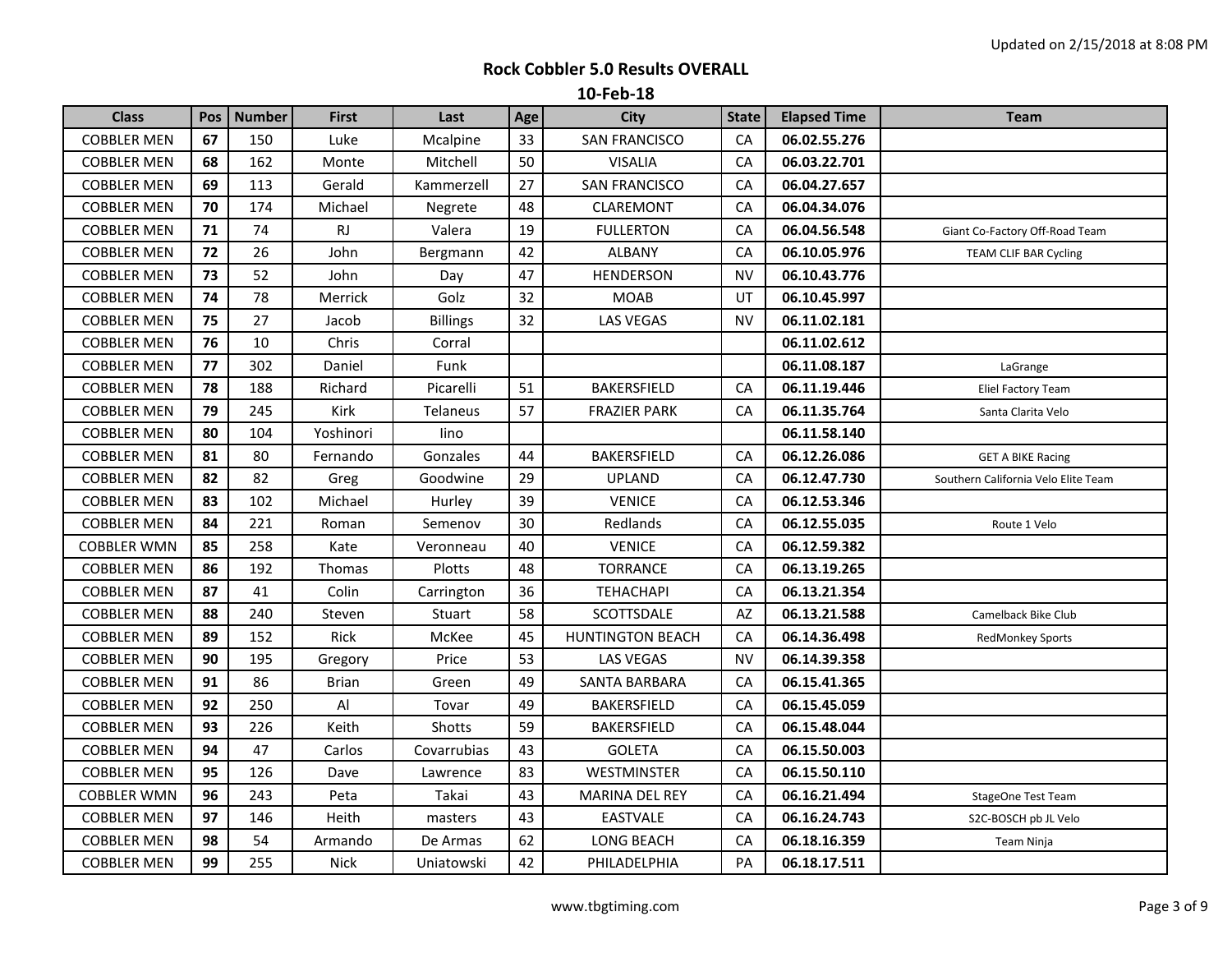| <b>Class</b>       |     | Pos   Number | <b>First</b>  | Last           | Age | <b>City</b>            | <b>State</b> | <b>Elapsed Time</b> | Team                                           |
|--------------------|-----|--------------|---------------|----------------|-----|------------------------|--------------|---------------------|------------------------------------------------|
| <b>COBBLER MEN</b> | 100 | 62           | Daniel        | Eitman         | 45  | <b>IRVINE</b>          | CA           | 06.18.20.815        |                                                |
| <b>COBBLER MEN</b> | 101 | 234          | Jeffrey       | Sousa          | 38  | Costa Mesa             | CA           | 06.18.46.646        |                                                |
| <b>COBBLER MEN</b> | 102 | 223          | David         | Sheek          | 42  | LAGUNA HILLS           | CA           | 06.18.48.344        | Southern California Nevada Cycling Association |
| <b>COBBLER WMN</b> | 103 | 4            | Chessa        | Adsit-Morris   | 35  | <b>SANTA CRUZ</b>      | CA           | 06.19.01.638        |                                                |
| <b>COBBLER MEN</b> | 104 | 197          | Edgar         | Aragon-Torres  |     |                        |              | 06.19.32.191        | Engine 11                                      |
| <b>COBBLER MEN</b> | 105 | 189          | Dana          | Pierce         | 52  | <b>CORONA</b>          | CA           | 06.19.39.418        | Southern California Velo                       |
| <b>COBBLER MEN</b> | 106 | 88           | Nathan        | Grill          | 31  | <b>LAS VEGAS</b>       | <b>NV</b>    | 06.20.37.780        | Carefast                                       |
| <b>COBBLER MEN</b> | 107 | 119          | Robert        | Knock          | 56  | LAS VEGAS              | <b>NV</b>    | 06.20.38.712        | Carefast                                       |
| <b>COBBLER MEN</b> | 108 | 198          | Mike          | Randolph       | 53  | SANTA BARBARA          | CA           | 06.20.38.822        |                                                |
| <b>COBBLER MEN</b> | 109 | 277          | Alec          | Eror           |     |                        |              | 06.20.42.267        | <b>Team Redrock</b>                            |
| <b>COBBLER MEN</b> | 110 | 14           | Louis         | <b>Baker</b>   | 55  | <b>LAS VEGAS</b>       | <b>NV</b>    | 06.20.43.925        |                                                |
| <b>COBBLER MEN</b> | 111 | 125          | Mark          | Larsen         | 52  | <b>ST GEORGE</b>       | UT           | 06.22.08.034        | Team Red Rock                                  |
| <b>COBBLER MEN</b> | 112 | 76           | Jessie        | Gascon         | 53  | <b>TRABUCO CANYON</b>  | CA           | 06.22.36.558        |                                                |
| <b>COBBLER MEN</b> | 113 | 140          | Richard       | Mainville      | 55  | <b>LAKE FOREST</b>     | CA           | 06.23.55.086        | Celo Pacific                                   |
| <b>COBBLER MEN</b> | 114 | 124          | Joey          | Lanza          | 40  | <b>BEAUMONT</b>        | CA           | 06.25.26.716        | <b>Monster Media Racing</b>                    |
| <b>COBBLER MEN</b> | 115 | 65           | Mike          | Ewy            | 62  | LAS VEGAS              | NV           | 06.27.14.135        |                                                |
| <b>COBBLER MEN</b> | 116 | 299          | <b>Blaine</b> | Walker         |     |                        |              | 06.27.19.927        |                                                |
| <b>COBBLER MEN</b> | 117 | 34           | Wayne         | <b>Brander</b> | 55  | LONG BEACH             | CA           | 06.27.22.790        | G2 Bike                                        |
| <b>COBBLER MEN</b> | 118 | 55           | Dale          | Delaney        | 55  | <b>LAS VEGAS</b>       | <b>NV</b>    | 06.29.24.560        |                                                |
| <b>COBBLER MEN</b> | 119 | 186          | Hilary        | Perchard       | 46  | <b>VENICE</b>          | CA           | 06.29.41.655        |                                                |
| <b>COBBLER MEN</b> | 120 | 43           | Kevin         | Chandler       | 48  | <b>INDIAN WELLS</b>    | CA           | 06.29.48.657        |                                                |
| <b>COBBLER MEN</b> | 121 | 46           | Gary          | Coleman        | 59  | PALOS VERDES ESTATES   | CA           | 06.31.09.366        |                                                |
| <b>COBBLER MEN</b> | 122 | 207          | Rick          | Rosales        | 48  | <b>LAS VEGAS</b>       | <b>NV</b>    | 06.32.02.038        | TEAM LAS VEGAS CYCLERY                         |
| <b>COBBLER WMN</b> | 123 | 130          | Lisa          | Leonard        | 31  | Henderson              | <b>NV</b>    | 06.32.12.386        |                                                |
| <b>COBBLER MEN</b> | 124 | 204          | Mark          | Roberts        | 53  | LAS VEGAS              | <b>NV</b>    | 06.32.24.453        |                                                |
| <b>COBBLER MEN</b> | 125 | 168          | Christopher   | Morales        | 33  | SAN DIEGO              | CA           | 06.32.27.495        | SDBC-EMERALD TEXTILES p-b UC Cyclery           |
| <b>COBBLER WMN</b> | 126 | 132          | Clare         | Lintereur      | 52  | <b>STEVENSON RANCH</b> | CA           | 06.35.53.291        |                                                |
| <b>COBBLER MEN</b> | 127 | 248          | Mike          | Tomin          | 28  | CARLSBAD               | CA           | 06.35.54.156        | Knobbe Cycling                                 |
| <b>COBBLER MEN</b> | 128 | 89           | Glenn         | Hammett        |     | <b>BAKERSFIELD</b>     | CA           | 06.36.21.928        |                                                |
| <b>COBBLER MEN</b> | 129 | 69           | Joel          | Flowers        | 50  | <b>SAINT GEORGE</b>    | UT           | 06.37.33.106        |                                                |
| <b>COBBLER WMN</b> | 130 | 211          | Kat           | Salthouse      | 30  | <b>TUCSON</b>          | AZ           | 06.37.41.926        | Landis-Trek                                    |
| <b>COBBLER MEN</b> | 131 | 266          | James         | Wilson         | 45  | <b>VISALIA</b>         | CA           | 06.39.08.848        |                                                |
| <b>COBBLER MEN</b> | 132 | 301          | Joshua        | Corben         | 46  | <b>STEVENSON RANCH</b> | CA           | 06.39.13.237        |                                                |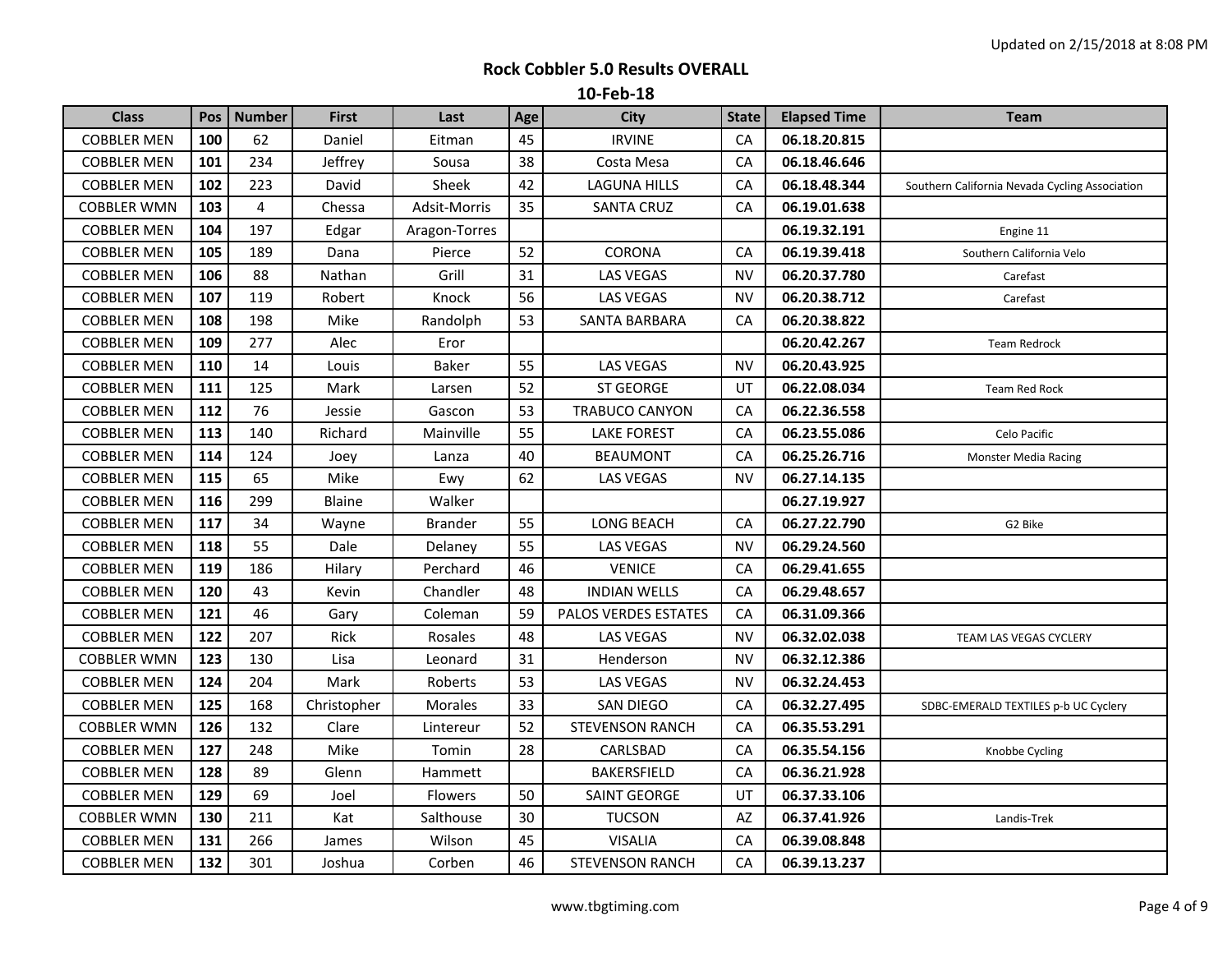| <b>Class</b>       | Pos | <b>Number</b> | <b>First</b> | Last          | Age | <b>City</b>           | <b>State</b> | <b>Elapsed Time</b> | <b>Team</b>                          |
|--------------------|-----|---------------|--------------|---------------|-----|-----------------------|--------------|---------------------|--------------------------------------|
| <b>COBBLER MEN</b> | 133 | 127           | Kenneth      | Lawrence      | 36  | <b>BAKERSFIELD</b>    | CA           | 06.39.56.709        |                                      |
| <b>COBBLER MEN</b> | 134 | 16            | Scott        | <b>Barger</b> | 47  | Los Angeles           | CA           | 06.40.38.539        |                                      |
| <b>COBBLER MEN</b> | 135 | 236           | <b>Nick</b>  | Steel         | 48  | THOUSAND OAKS         | CA           | 06.41.38.475        | Serious Cycling                      |
| <b>COBBLER MEN</b> | 136 | 149           | David        | Mayhew        | 36  | Bakersfield           | CA           | 06.44.14.547        |                                      |
| <b>COBBLER MEN</b> | 137 | 49            | David        | Cuyco         | 43  | TEMECULA              | CA           | 06.44.48.175        |                                      |
| <b>COBBLER MEN</b> | 138 | 59            | Alex         | Dulay         | 46  | BAKERSFIELD           | CA           | 06.44.48.176        |                                      |
| <b>COBBLER MEN</b> | 139 | 172           | <b>Nick</b>  | Murdick       | 40  | <b>IRVINE</b>         | CA           | 06.44.55.978        |                                      |
| <b>COBBLER MEN</b> | 140 | 85            | Greg         | Flanagan      | 51  | VALENCIA              | ${\sf CA}$   | 06.44.57.726        |                                      |
| <b>COBBLER MEN</b> | 141 | 107           | Chris        | Jacobson      | 48  | <b>Boulder</b>        | CO           | 06.46.24.108        |                                      |
| <b>COBBLER MEN</b> | 142 | 123           | Jason        | Kummer        | 36  | PASADENA              | ${\sf CA}$   | 06.46.48.860        | Velo Club La Grange                  |
| <b>COBBLER MEN</b> | 143 | 218           | Scottt       | Searway       | 40  | <b>NEWBURY PARK</b>   | CA           | 06.48.11.413        |                                      |
| <b>COBBLER MEN</b> | 144 | 153           | Jake         | Mclaughlin    | 37  | <b>SAN MARCOS</b>     | CA           | 06.48.14.389        |                                      |
| <b>COBBLER MEN</b> | 145 | 210           | Paul         | Ruggiero      | 50  | <b>RSM</b>            | CA           | 06.48.20.386        |                                      |
| <b>COBBLER MEN</b> | 146 | 287           | Dyke         | Reese         |     |                       |              | 06.49.15.220        | Graveleros                           |
| <b>COBBLER MEN</b> | 147 | 156           | Joshua       | Meehan        | 48  | Riverside             | CA           | 06.50.13.089        | Monster Media Racing                 |
| <b>COBBLER MEN</b> | 148 | 128           | Nicholas     | Legan         | 39  | <b>BOULDER</b>        | CO           | 06.50.14.443        |                                      |
| <b>COBBLER WMN</b> | 149 | 129           | Kristen      | Legan         | 33  | <b>BOULDER</b>        | CO           | 06.50.15.333        | <b>EVOL DevoElite Racing</b>         |
| <b>COBBLER MEN</b> | 150 | 71            | Blake        | Foreshee      |     | <b>BAKERSFIELD</b>    | CA           | 06.50.16.992        |                                      |
| <b>COBBLER MEN</b> | 151 | 77            | William      | Gillis        | 57  | LA MIRADA             | CA           | 06.52.01.858        | <b>Team Velocity</b>                 |
| <b>COBBLER MEN</b> | 152 | 251           | Eric         | Trageser      | 52  | <b>LOS ANGELES</b>    | CA           | 06.52.47.465        |                                      |
| <b>COBBLER MEN</b> | 153 | 259           | Miki         | Vuckovich     | 50  | SAN DIEGO             | CA           | 06.52.49.308        | SDBC-EMERALD TEXTILES p-b UC Cyclery |
| <b>COBBLER MEN</b> | 154 | 196           | Steven       | Quartz        | 55  | MALIBU                | ${\sf CA}$   | 06.56.48.007        | Colavita Racing                      |
| <b>COBBLER MEN</b> | 155 | 260           | Thomas       | Ward          | 42  | BAKERSFIELD           | CA           | 06.57.30.480        |                                      |
| <b>COBBLER MEN</b> | 156 | 81            | Lazaro       | Gonzales      | 27  | BAKERSFIELD           | СA           | 06.58.32.169        |                                      |
| <b>COBBLER MEN</b> | 157 | 300           | Zach         | Davis         |     |                       |              | 06.58.33.291        |                                      |
| <b>COBBLER MEN</b> | 158 | 219           | Sam          | Selfridge     | 34  | <b>DENVER</b>         | CO           | 07.00.15.846        | Velo Club La Grange                  |
| <b>COBBLER MEN</b> | 159 | 60            | Mark         | Duncan        | 45  | <b>LAS VEGAS</b>      | <b>NV</b>    | 07.01.14.851        |                                      |
| <b>COBBLER MEN</b> | 160 | 38            | Michael      | Camarena      | 58  | <b>PORTERVILLE</b>    | CA           | 07.01.37.636        |                                      |
| <b>COBBLER MEN</b> | 161 | 139           | Jeffrey      | Mabry         | 47  | <b>HENDERSON</b>      | <b>NV</b>    | 07.03.10.656        |                                      |
| <b>COBBLER WMN</b> | 162 | 66            | Catherine    | Fegan-Kim     | 47  | <b>SALT LAKE CITY</b> | UT           | 07.04.40.198        |                                      |
| <b>COBBLER WMN</b> | 163 | 68            | Heather      | Fischer       | 30  | <b>BOULDER</b>        | CO           | 07.04.42.851        |                                      |
| <b>COBBLER MEN</b> | 164 | 53            | Alejandro    | Daza          | 42  | <b>BAKERSFIELD</b>    | CA           | 07.04.46.040        |                                      |
| <b>COBBLER MEN</b> | 165 | 264           | Mark         | Weston        | 50  | <b>ALISO VIEJO</b>    | ${\sf CA}$   | 07.04.47.742        |                                      |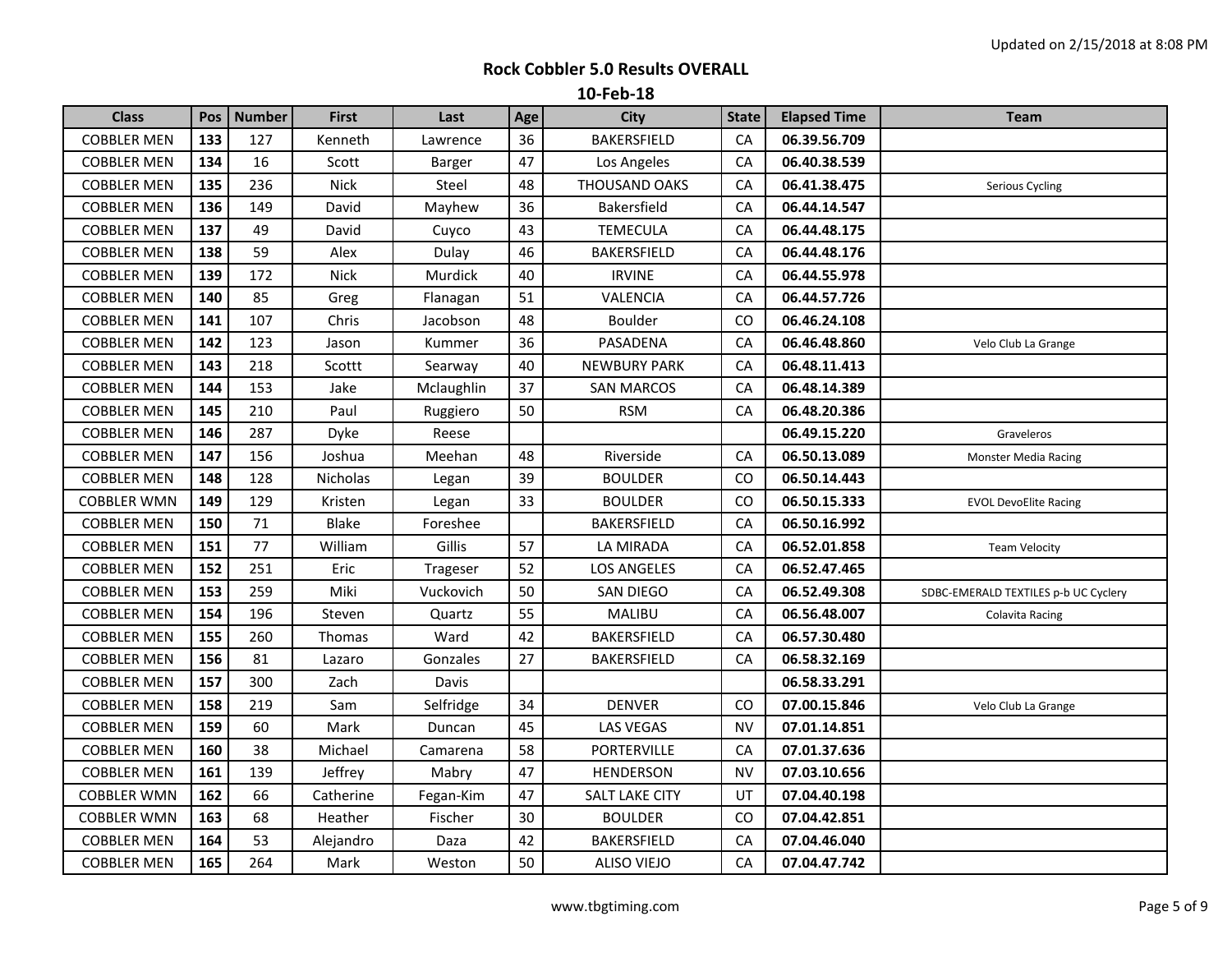| <b>Class</b>       | Pos | <b>Number</b>  | <b>First</b> | Last           | Age | City               | <b>State</b> | <b>Elapsed Time</b> | Team                               |
|--------------------|-----|----------------|--------------|----------------|-----|--------------------|--------------|---------------------|------------------------------------|
| <b>COBBLER MEN</b> | 166 | 96             | Carmelo      | Herrero        |     |                    |              | 07.06.02.818        |                                    |
| <b>COBBLER MEN</b> | 167 | 254            | Mark         | Uhlrich        | 53  | <b>LAS VEGAS</b>   | <b>NV</b>    | 07.06.03.693        |                                    |
| <b>COBBLER MEN</b> | 168 | 17             | jak          | barnett        | 46  | SANTEE             | CA           | 07.08.05.154        |                                    |
| <b>COBBLER MEN</b> | 169 | 235            | Harlan       | Spinner        | 57  | <b>ENCINO</b>      | CA           | 07.09.54.000        |                                    |
| <b>COBBLER MEN</b> | 170 | 5              | Wayne        | Rosenthal      | 59  | BAKERSFIELD        | CA           | 07.13.29.166        |                                    |
| <b>COBBLER MEN</b> | 171 | 202            | Marc         | Reisman        | 50  | LAS VEGAS          | <b>NV</b>    | 07.18.04.437        | Team Las Vegas Cyclery             |
| <b>COBBLER MEN</b> | 172 | 136            | Aaron        | Gonzalez       | 23  | <b>BAKERSFIELD</b> | CA           | 07.22.04.038        |                                    |
| <b>COBBLER MEN</b> | 173 | 176            | Jeffrey      | Nickell        | 61  | <b>WHITTIER</b>    | CA           | 07.23.08.440        |                                    |
| <b>COBBLER MEN</b> | 174 | 281            | Darrin       | Mason          |     |                    |              | 07.23.27.666        | Cycle and Go                       |
| <b>COBBLER MEN</b> | 175 | 138            | David        | Lyons          | 37  | <b>BRANCHVILLE</b> | NJ           | 07.23.28.099        |                                    |
| <b>COBBLER WMN</b> | 176 | 228            | Diana        | Sjol           | 39  | <b>UPLAND</b>      | CA           | 07.23.49.650        | She Wolf Attack Team               |
| <b>COBBLER WMN</b> | 177 | $\overline{7}$ | Adrienne     | Allegretti     | 42  | Redlands           | CA           | 07.23.52.446        | S.W.A.T.                           |
| <b>COBBLER WMN</b> | 178 | 271            | Courtney     | Wiseman        |     |                    |              | 07.23.52.606        | Go Fast                            |
| <b>COBBLER MEN</b> | 179 | 267            | Robert       | Yates          | 36  | <b>LOS ANGELES</b> | CA           | 07.23.53.781        |                                    |
| <b>COBBLER MEN</b> | 180 | 191            | Scott        | Pinkerton      | 36  | <b>HENDERSON</b>   | <b>NV</b>    | 07.23.54.673        |                                    |
| <b>COBBLER MEN</b> | 181 | 83             | Craig        | Graham         | 44  | <b>BAKERSFIELD</b> | CA           | 07.24.22.807        |                                    |
| <b>COBBLER WMN</b> | 182 | 177            | Mallory      | Nowels         | 31  | SEATTLE            | <b>WA</b>    | 07.24.26.232        | Tenspeed Hero                      |
| <b>COBBLER MEN</b> | 183 | 295            | George       | <b>Fuentes</b> |     |                    |              | 07.24.51.886        | Get A Bike                         |
| <b>COBBLER MEN</b> | 184 | 253            | shawn        | tyrone         | 53  | <b>LAS VEGAS</b>   | <b>NV</b>    | 07.26.55.886        |                                    |
| <b>COBBLER MEN</b> | 185 | 209            | Craig        | Rubenstein     | 58  | LAGUNA NIGUEL      | CA           | 07.27.59.473        |                                    |
| <b>COBBLER MEN</b> | 186 | 246            | Phil         | Thomas         | 37  | <b>FAIRFAX</b>     | VA           | 07.34.22.745        |                                    |
| <b>COBBLER MEN</b> | 187 | 182            | Angel        | Padilla        | 52  | <b>ALISO VIEJO</b> | CA           | 07.35.26.990        |                                    |
| <b>COBBLER MEN</b> | 188 | 303            | Nico         | Smith          | 30  | <b>IRVINE</b>      | CA           | 07.38.02.175        | Eliel Factory Team                 |
| <b>COBBLER WMN</b> | 189 | 45             | Casey        | Cohenmeyer     | 44  | SAN DIEGO          | CA           | 07.38.17.557        | SDBCEMERALD TEXTILES pb UC Cyclery |
| <b>COBBLER MEN</b> | 190 | 194            | Thom         | Porterfield    | 58  | LAS VEGAS          | <b>NV</b>    | 07.39.34.250        |                                    |
| <b>COBBLER MEN</b> | 191 | 79             | Philip       | Gomez          | 36  | <b>FULLERTON</b>   | CA           | 07.39.54.880        |                                    |
| <b>COBBLER MEN</b> | 192 | 116            | Patrick      | Kerwin         | 58  | REDWOOD CITY       | CA           | 07.39.57.223        |                                    |
| <b>COBBLER WMN</b> | 193 | 142            | Liz          | <b>Maples</b>  | 53  | <b>MENLO PARK</b>  | CA           | 07.39.57.934        |                                    |
| <b>COBBLER MEN</b> | 194 | 111            | Ken          | Josefsberg     | 54  | <b>LOS ANGELES</b> | CA           | 07.40.07.122        |                                    |
| <b>COBBLER MEN</b> | 195 | 208            | Jacob        | Rothman        | 42  | <b>LOS ANGELES</b> | CA           | 07.40.17.796        | Velo Club La Grange                |
| <b>COBBLER MEN</b> | 196 | 154            | Mike         | McMahon        | 51  | <b>LAKE FOREST</b> | CA           | 07.40.19.780        | <b>Team Velocity</b>               |
| <b>COBBLER MEN</b> | 197 | 166            | Rocky        | Montbriand     | 42  | <b>BAKERSFIELD</b> | CA           | 07.40.47.950        |                                    |
| <b>COBBLER WMN</b> | 198 | 67             | Tina         | Feoli          | 41  | LAS VEGAS          | <b>NV</b>    | 07.40.51.838        | Colavita Las Vegas                 |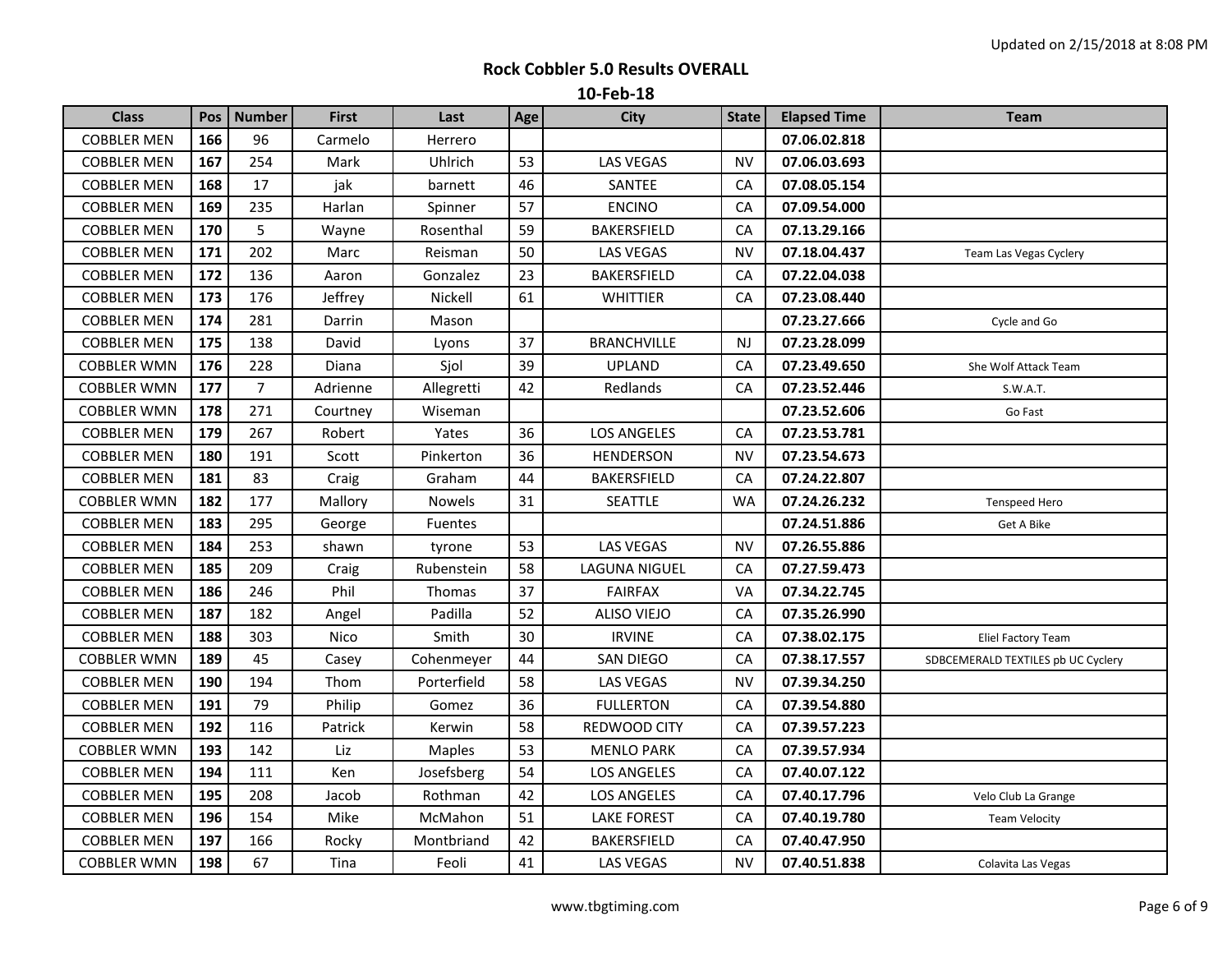| <b>Class</b>       | Pos | <b>Number</b> | <b>First</b> | Last          | Age | <b>City</b>           | <b>State</b> | <b>Elapsed Time</b> | Team                                         |
|--------------------|-----|---------------|--------------|---------------|-----|-----------------------|--------------|---------------------|----------------------------------------------|
| <b>COBBLER MEN</b> | 199 | 180           | Scott        | Ostrem        | 51  | <b>TEHACHAPI</b>      | CA           | 07.41.38.011        |                                              |
| <b>COBBLER MEN</b> | 200 | 205           | Matt         | Robertson     | 49  | NEWPORT BEACH         | CA           | 07.41.40.511        |                                              |
| <b>COBBLER MEN</b> | 201 | 72            | Timothy      | Forthman      | 36  | <b>TEHACHAPI</b>      | CA           | 07.41.42.478        |                                              |
| <b>COBBLER MEN</b> | 202 | 249           | Todd         | Toth          | 49  | <b>HUNTINGTON BH</b>  | CA           | 07.41.44.783        |                                              |
| <b>COBBLER MEN</b> | 203 | 244           | Aaron        | Tarango       | 41  | <b>FRESNO</b>         | CA           | 07.42.32.155        | Dayka-Hackett                                |
| <b>COBBLER MEN</b> | 204 | 51            | Alexia       | Pavlov        |     |                       |              | 07.47.24.540        | tritonbikes.com                              |
| <b>COBBLER WMN</b> | 205 | 298           | Kristiina    | Beary         | 42  | <b>LAGUNA NIGUEL</b>  | ${\sf CA}$   | 07.47.27.478        |                                              |
| <b>COBBLER MEN</b> | 206 | 165           | Ken          | Montaney      | 30  | <b>TUCSON</b>         | AZ           | 07.47.45.276        | Sabino Cycles Racing                         |
| <b>COBBLER WMN</b> | 207 | 6             | Nancy        | Aguilar       | 57  | THOUSAND OAKS         | CA           | 07.48.10.095        |                                              |
| <b>COBBLER MEN</b> | 208 | 33            | Patrick      | Boyd          | 47  | <b>FRESNO</b>         | CA           | 07.49.08.034        |                                              |
| <b>COBBLER MEN</b> | 209 | 100           | Dan          | Hughes        | 49  | LAWRENCE              | KS           | 07.50.17.800        | Sunflower Outdoor & Bike                     |
| <b>COBBLER MEN</b> | 210 | 163           | Bob          | Moision       | 51  | REDONDO BEACH         | СA           | 07.54.18.506        |                                              |
| <b>COBBLER MEN</b> | 211 | 292           | Albert       | Vasquez       |     |                       |              | 07.55.32.325        | <b>Brown Monkies</b>                         |
| <b>COBBLER WMN</b> | 212 | 40            | <b>Tracy</b> | Cameron       | 49  | <b>MISSION VIEJO</b>  | CA           | 07.56.09.660        |                                              |
| <b>COBBLER MEN</b> | 213 | 39            | <b>Brian</b> | Cameron       | 48  | <b>MISSION VIEJO</b>  | CA           | 07.56.11.785        |                                              |
| <b>COBBLER MEN</b> | 214 | 151           | Eddie        | McDonald      | 30  | Irvine                | CA           | 07.56.23.389        |                                              |
| <b>COBBLER MEN</b> | 215 | 106           | Ryan         | <b>Ives</b>   | 38  | <b>TRABUCO CANYON</b> | CA           | 07.56.57.890        |                                              |
| <b>COBBLER MEN</b> | 216 | 206           | Mike         | Rosa          | 50  | <b>FRESNO</b>         | CA           | 07.57.11.758        |                                              |
| <b>COBBLER MEN</b> | 217 | 110           | Tom          | Jordan        | 50  | <b>FRESNO</b>         | CA           | 07.57.13.751        |                                              |
| <b>COBBLER MEN</b> | 218 | 212           | Felipe       | Salum         | 38  | <b>SAN JOSE</b>       | CA           | 08.06.20.539        |                                              |
| <b>COBBLER MEN</b> | 219 | 147           | Hiroshi      | Matsumoto     | 37  |                       |              | 08.06.37.690        |                                              |
| <b>COBBLER MEN</b> | 220 | 19            | Tucker       | <b>Barton</b> | 55  | <b>BOULDER CITY</b>   | <b>NV</b>    | 08.15.12.775        |                                              |
| <b>COBBLER MEN</b> | 221 | 105           | Glenn        | Imke          | 51  | <b>BAKERSFIELD</b>    | CA           | 08.15.39.716        | <b>VBZ Cycling Team</b>                      |
| <b>COBBLER MEN</b> | 222 | 108           | Albert       | Jankowiak     | 52  | <b>HENDERSON</b>      | <b>NV</b>    | 08.15.54.526        |                                              |
| <b>COBBLER MEN</b> | 223 | 238           | Victor       | Sternberg     | 52  | <b>BOULDER CITY</b>   | <b>NV</b>    | 08.18.05.118        | Team Las Vegas Cyclery                       |
| <b>COBBLER MEN</b> | 224 | 109           | <b>Brady</b> | Johnston      | 40  | <b>EXETER</b>         | CA           | 08.23.53.386        |                                              |
| <b>COBBLER MEN</b> | 225 | 225           | Kyle         | Shore         | 35  | <b>VISALIA</b>        | CA           | 08.23.55.892        |                                              |
| <b>COBBLER MEN</b> | 226 | 193           | Ben          | Popper        | 36  | <b>SEATTLE</b>        | <b>WA</b>    | 08.49.32.534        | Bicycle Bluebook-HRS-Rock Lobster Cyclocross |
| <b>COBBLER WMN</b> | 227 | 270           | Neda         | zandi         | 28  | <b>OAKLAND</b>        | CA           | 08.49.34.964        |                                              |
| <b>COBBLER MEN</b> | 228 | 256           | Topher       | Valenti       | 37  |                       | PA           | 08.49.38.200        |                                              |
| <b>COBBLER MEN</b> | 229 | 118           | Mike         | Kightlinger   | 56  | <b>WASHOE VALLEY</b>  | NV           | 08.50.29.558        |                                              |
| <b>COBBLER MEN</b> | 230 | 103           | Tadashi      | Ichida        | 48  |                       |              | 08.58.07.938        |                                              |
| <b>COBBLER MEN</b> | 231 | 121           | Shinichiro   | Kondo         |     |                       |              | 08.58.10.368        |                                              |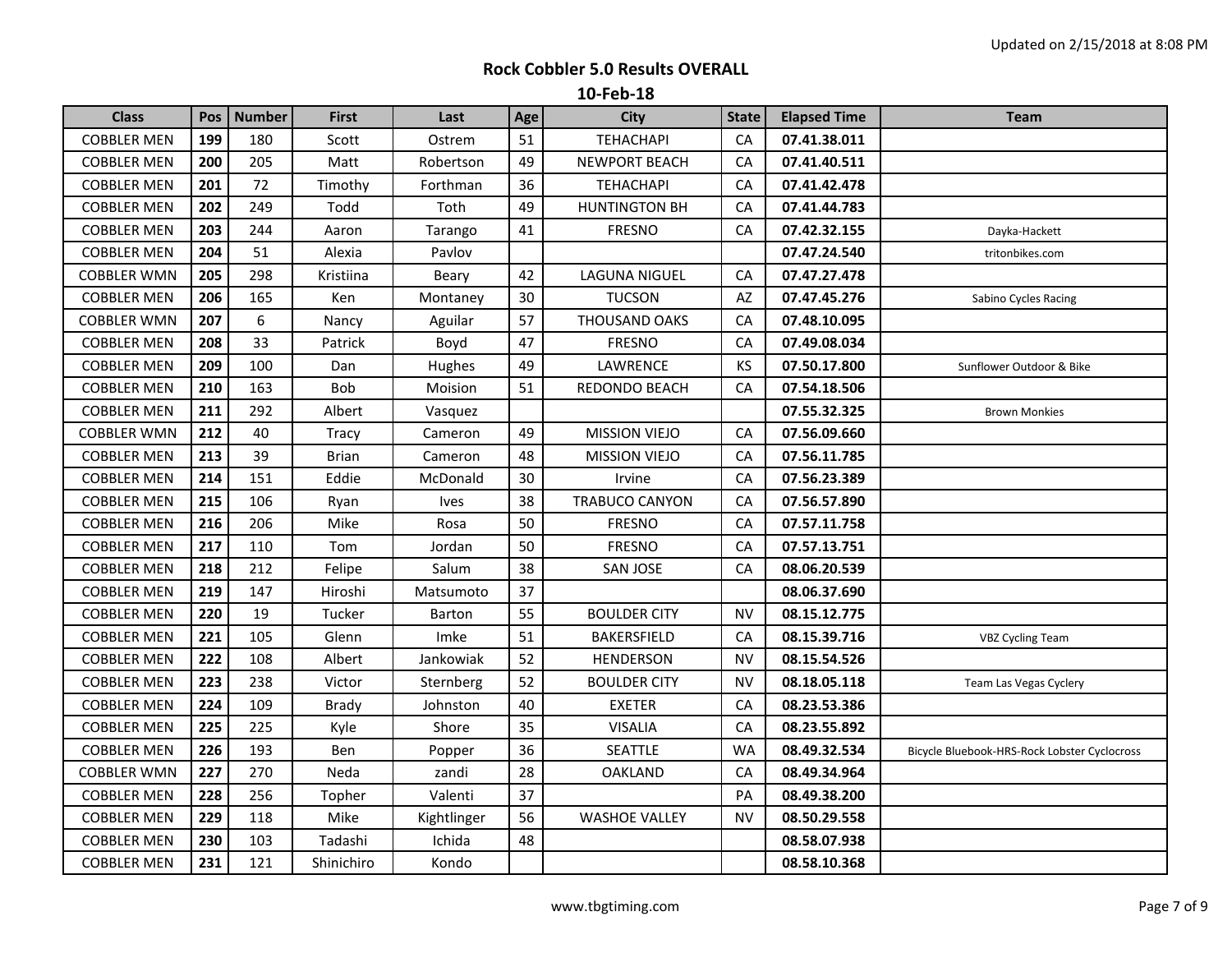| <b>Class</b>       | Pos        | <b>Number</b> | <b>First</b> | Last            | Age | <b>City</b>             | <b>State</b> | <b>Elapsed Time</b> | <b>Team</b>                              |
|--------------------|------------|---------------|--------------|-----------------|-----|-------------------------|--------------|---------------------|------------------------------------------|
| <b>COBBLER MEN</b> | 232        | 143           | Frank        | Marr            |     |                         |              | 09.01.50.635        |                                          |
| <b>COBBLER WMN</b> | 233        | 203           | Ann          | Rivera          | 56  | <b>LAS VEGAS</b>        | <b>NV</b>    | 09.03.33.669        | Colavita Las Vegas                       |
| <b>COBBLER WMN</b> | 234        | 229           | Tracy        | Skelly          | 55  | <b>LAS VEGAS</b>        | <b>NV</b>    | 09.03.37.240        | Colavita Racing Inc.                     |
| <b>COBBLER WMN</b> | 235        | 261           | Ashlie       | Watters         | 34  | <b>HENDERSON</b>        | <b>NV</b>    | 09.31.55.194        |                                          |
| <b>COBBLER MEN</b> | 236        | 190           | alan         | pinkerton       | 69  | RAYMOND                 | CA           | 09.31.55.294        |                                          |
| <b>COBBLER MEN</b> | <b>DNF</b> | 9             | Ariel        | Aquino          | 41  | <b>TEMPLE CITY</b>      | ${\sf CA}$   | $-2 - 1 - 1 = 0$    |                                          |
| <b>COBBLER MEN</b> | <b>DNF</b> | 297           | Jordan       | <b>Babb</b>     |     |                         |              | $-1 - 1 - 1 = 0$    | Eliel Factory Team                       |
| <b>COBBLER MEN</b> | <b>DNF</b> | 12            | Blaize       | <b>Baehrens</b> | 37  | CARLSBAD                | CA           | --.--               |                                          |
| <b>COBBLER MEN</b> | <b>DNF</b> | 20            | kevin        | batchelor       | 36  | <b>BROOMFIELD</b>       | CO           | $-1, -1$            | <b>Team Small Batch</b>                  |
| <b>COBBLER WMN</b> | <b>DNF</b> | 22            | Nikki        | Beaman          | 26  | LASVEGAS                | <b>NV</b>    | --.--               |                                          |
| <b>COBBLER MEN</b> | <b>DNF</b> | 24            | Daniel       | Becina          | 43  | BAKERSFIELD             | CA           | $- - - - -$         |                                          |
| <b>COBBLER WMN</b> | <b>DNF</b> | 25            | Jen          | <b>Becker</b>   | 41  | <b>LAS VEGAS</b>        | NV           | $-1 - 1 - 1 = 0$    |                                          |
| <b>COBBLER MEN</b> | <b>DNF</b> | 35            | Alex         | Brookhouse      | 31  | <b>SANTA ROSA</b>       | CA           | --.--               |                                          |
| <b>COBBLER MEN</b> | <b>DNF</b> | 51            | Anthony      | DAmico          | 60  | CAMPBELL                | CA           | $-2 - 1 - 1 = 0$    |                                          |
| <b>COBBLER WMN</b> | <b>DNF</b> | 56            | Michele      | DeLia           | 35  | <b>SAN FRANCISCO</b>    | CA           | --.--               | Team Mikes Bikes pb Equator Coffees      |
| <b>COBBLER MEN</b> | <b>DNF</b> | 61            | Mike         | Dziedzic        | 46  | <b>LAS VEGAS</b>        | NV           | $-1$                |                                          |
| <b>COBBLER MEN</b> | <b>DNF</b> | 93            | Craig        | Hendersen       | 52  | BAKERSFIELD             | CA           | $-1 - 1 - 1 = 0$    |                                          |
| <b>COBBLER WMN</b> | <b>DNF</b> | 272           | Smaish       | Ketchum         |     |                         |              | --.--               |                                          |
| <b>COBBLER MEN</b> | <b>DNF</b> | 294           | <b>Bob</b>   | Kubinski        | 59  | <b>MISSION VIEJO</b>    | <b>CA</b>    | $-1, -1$            | Team Simple Green                        |
| <b>COBBLER MEN</b> | <b>DNF</b> | 134           | Tate         | Litchfield      | 29  | <b>HENDERSON</b>        | <b>NV</b>    | --.--               | High Desert Cycling Club                 |
| <b>COBBLER MEN</b> | <b>DNF</b> | 144           | Kurt         | Martin          | 36  | <b>VISALIA</b>          | CA           | $- - - - -$         |                                          |
| <b>COBBLER MEN</b> | <b>DNF</b> | 145           | Kevin        | Martin          |     |                         |              | $-1$                |                                          |
| <b>COBBLER MEN</b> | <b>DNF</b> | 160           | Dana         | Messina         | 57  | <b>SANTA MONICA</b>     | CA           | --.--               |                                          |
| <b>COBBLER MEN</b> | <b>DNF</b> | 167           | Fernando     | Montoya         | 30  | BAKERSFIELD             | CA           | $-1$                |                                          |
| <b>COBBLER WMN</b> | <b>DNF</b> | 283           | Christi      | Patrick         |     |                         |              | --.--               | Canyon Bikes                             |
| <b>COBBLER MEN</b> | <b>DNF</b> | 185           | Luis         | pedroza         | 46  | <b>HUNTINGTON BEACH</b> | CA           | $-1$                | Aloha Cycling                            |
| <b>COBBLER MEN</b> | <b>DNF</b> | 187           | Chris        | Perlewitz       | 41  | <b>LAS VEGAS</b>        | NV           | $-1 - 1 - 1 = 0$    |                                          |
| <b>COBBLER MEN</b> | <b>DNF</b> | 285           | Eric         | Popiel          |     |                         |              | --.--               | <b>Team Velocity</b>                     |
| <b>COBBLER MEN</b> | <b>DNF</b> | 213           | Jeff         | Sanford         | 52  | CARLSBAD                | CA           | $-1 - 1 - 1 = 0$    |                                          |
| <b>COBBLER MEN</b> | <b>DNF</b> | 217           | Joe          | Scully          | 60  | PASADENA                | CA           | --.--               |                                          |
| <b>COBBLER MEN</b> | <b>DNF</b> | 237           | Ryan         | Steers          | 33  | <b>OAK PARK</b>         | CA           | $- - - - -$         | Giant Co-Factory Off-Road Team           |
| <b>COBBLER MEN</b> | <b>DNF</b> | 239           | Wayne        | Stetina         | 65  | irvine                  | CA           | $-1$                | Davis Phinney Foundation Masters Cycling |
| <b>COBBLER MEN</b> | <b>DNF</b> | 242           | Elijah       | Szasz           | 47  | <b>SANTA MONICA</b>     | CA           | $-1$                | Velo Club La Grange                      |